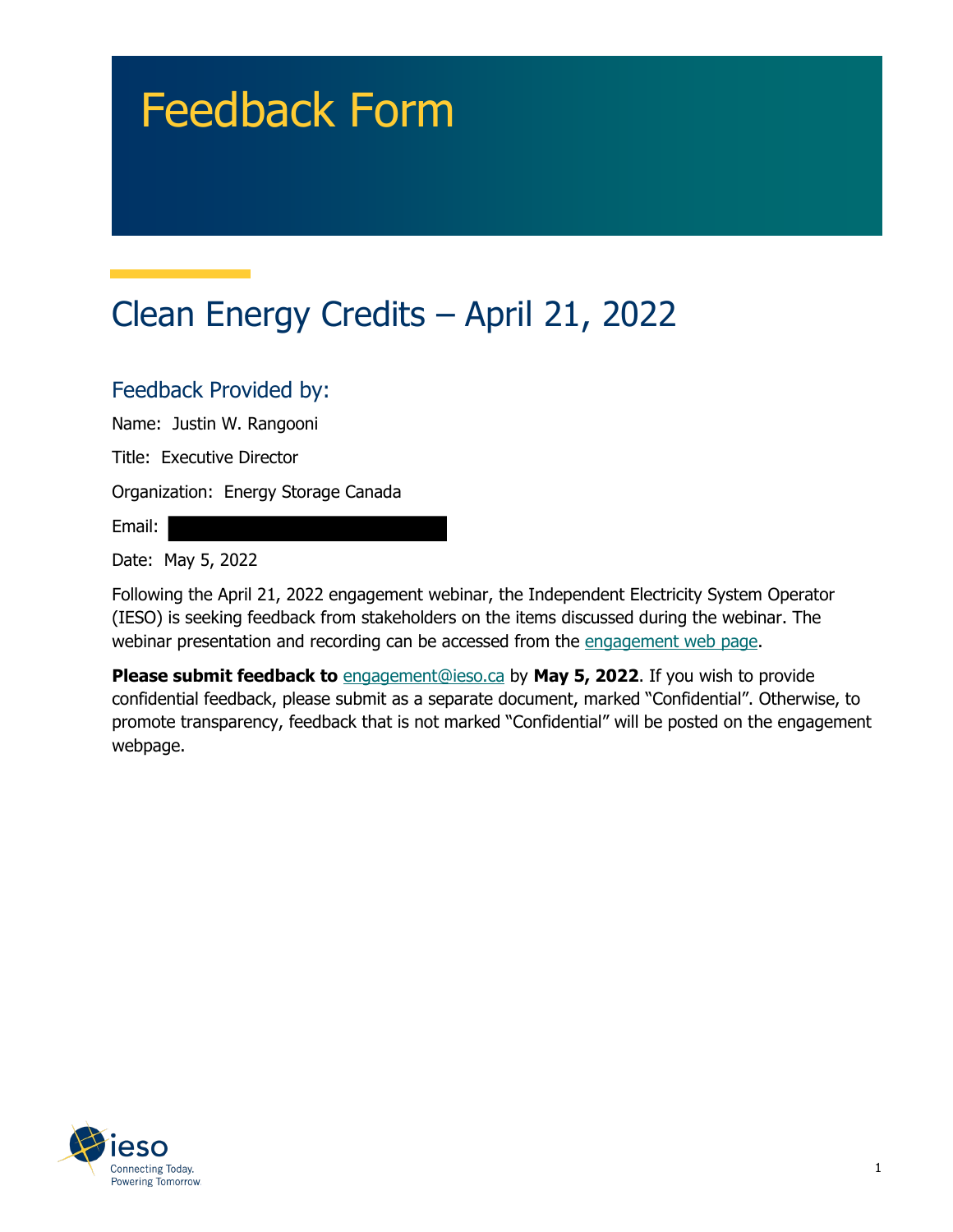## Registry Design Features

| <b>Topic</b>                                                                                                             | <b>Feedback</b>                                                                                                                                                                                                                                                                                                                                                                                                                                                                                                                                  |
|--------------------------------------------------------------------------------------------------------------------------|--------------------------------------------------------------------------------------------------------------------------------------------------------------------------------------------------------------------------------------------------------------------------------------------------------------------------------------------------------------------------------------------------------------------------------------------------------------------------------------------------------------------------------------------------|
| Are there any registry features missing<br>from the proposed list, either basic<br>requirements or future functionality? | The IESO should investigate whether it is desirable to<br>include an hourly timestamp for CECs. We note that certain<br>potential CEC buyers may have specific targets, such as<br>"renewable 24x7", and therefore the buyer may require<br>CECs that were generated within a specific hour. The IESO<br>has indicated that this will be considered as part of<br>"potential future features" however, we believe that the<br>creation of a CEC without hourly credit options would limit<br>transaction opportunities and devalue certain CECs. |

## CEC Product Offering Options

| <b>Topic</b>                                                                             | <b>Feedback</b>                                                                                                                                                                                                                                                                     |
|------------------------------------------------------------------------------------------|-------------------------------------------------------------------------------------------------------------------------------------------------------------------------------------------------------------------------------------------------------------------------------------|
| Has IESO identified the right set of CEC<br>product offerings? Are there any<br>missing? | ESC has reviewed and believes the IESO has identified<br>appropriate CEC product offerings. The IESO should ensure<br>that the design of the CEC registry has flexibility to be<br>compatible with a wide range of potential product offerings<br>provided in the voluntary market. |

| <b>Topic</b>                                                                                                 | <b>Feedback</b>                                                                                                                                                                                         |
|--------------------------------------------------------------------------------------------------------------|---------------------------------------------------------------------------------------------------------------------------------------------------------------------------------------------------------|
| Are there benefits/challenges to any of<br>the proposed CEC product offerings that<br>have not been covered? | ESC has reviewed and believes the IESO has identified<br>appropriate benefits and challenges at a high level. Global<br>Adjustment allocation may be challenging for Green Pricing<br>Programs as well. |

| <b>Topic</b>                                                     | <b>Feedback</b>                                                                                                                                                                                                                                |
|------------------------------------------------------------------|------------------------------------------------------------------------------------------------------------------------------------------------------------------------------------------------------------------------------------------------|
| Which CEC option(s) works best for your<br>company? For Ontario? | ESC is considering Option 2 and 3a/b since this is<br>applicable to new development. Ideally, customers are<br>looking to hedge their electricity costs rather than incurring<br>an additional cost that floats above their electricity costs. |

## CEC Customer Preferences Survey

| <b>Topic</b>             | <b>Feedback</b>                                                                                                                                         |
|--------------------------|---------------------------------------------------------------------------------------------------------------------------------------------------------|
| the CEC customer survey? | What are the most relevant findings from ESC is pleased to see the magnitude of support that<br>customers have offered for energy storage technologies. |